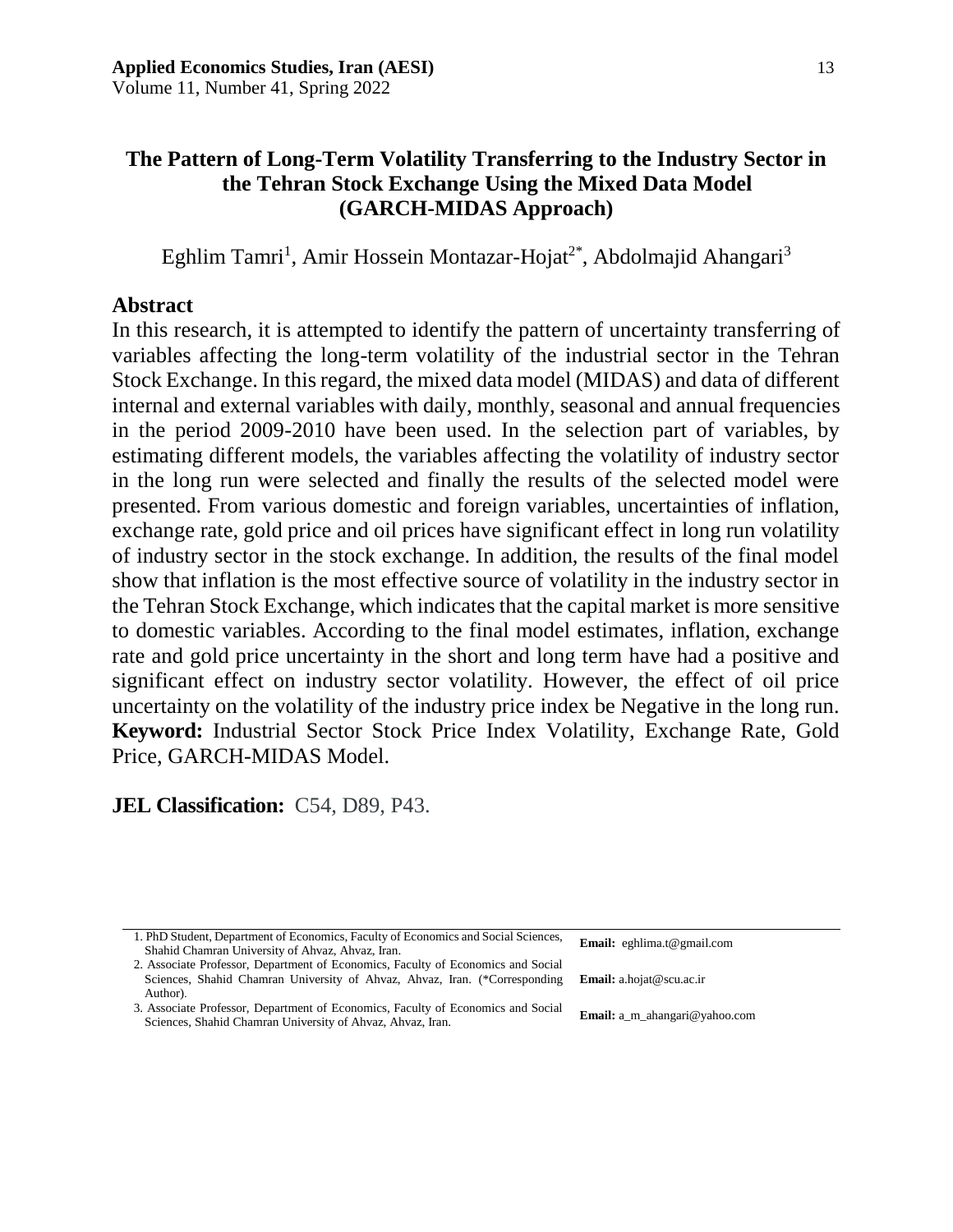Volume 11, Number 41, Spring 2022

# **1. Introduction**

Analysis of stock market volatility as one of the main components of the financial market is very important in the economies of countries and a large group of economic actors, from producers and stockbrokers to households that have invested their savings in this market are directly related to these fluctuations. . (Fama and French, 1993). Macroeconomic variables are particularly important in asset pricing patterns and stock price volatility. Changes and fluctuations in macro variables have a direct effect on the price and stock returns of companies and the price index of the entire stock market.

On the other hand, the industry and mining sector is one of the most important economic sectors in the country, which has an important role in production and employment. The industrial sector, in the light of strong anterior and posterior connections with other sectors, plays an important role in the growth of production and productivity of other economic sectors.

 In this study, the effect of macroeconomic uncertainty on the volatility of industrial sector returns on the Tehran Stock Exchange is investigated. In this regard, in order to more accurately investigate the pattern of fluctuations in different time horizons (short-term and long-term) and the use of data with different frequencies (daily, monthly and seasonal) the GARCH-MIDAS model has been used.

# **2. Specify the model and introduce the data**

In this research, we try to investigate the effect of different indices of uncertainty of domestic and foreign variables on the volatility of the industrial sector in the Tehran Stock Exchange. In this regard, daily data on industrial sector returns and monthly and quarterly data of uncertainty variables due to inflation, oil price changes, and gold and currency price fluctuations as variables affecting the output volatility of the industrial sector in the long run over the Tehran Stock Exchange are examined. Took. Since the frequency of the dependent variable (industrial sector volatility) is daily and the frequency of these uncertainty indicators is monthly, in this study, the MIDAS-GARCH model presented by Engel et al. (2013) is used. EVIEWS10 and MATLAB 2018a software were used in estimating statistical models.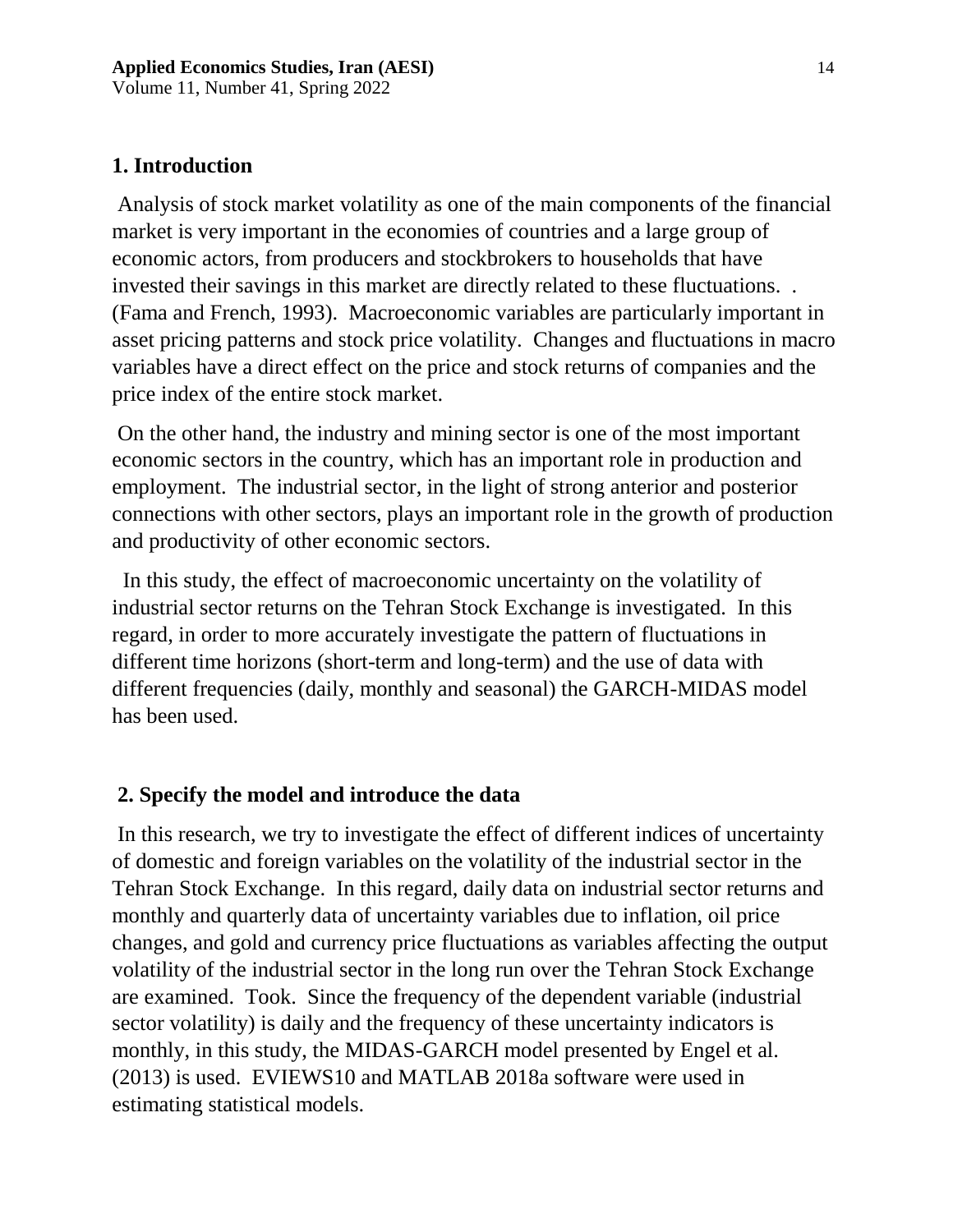Volume 11, Number 41, Spring 2022

### **2-1. Research model**

In this research, the GARCH-MIDAS model presented by Engel et al. (2013) is used. The general form of this model can be presented as Equation (1):

$$
r_{i,t} = \mu + \sqrt{\tau_t \times g_{i,t}} \varepsilon_{i,t} \dots \dots \cdot \forall_i = 1, \dots \dots \dots N_t \quad \varepsilon_{i,t} |\phi_{i-1,t} \sim N(0.1)
$$

Equation (1) consists of two components, the short-term conditional variance of git and the long-term component (Engel et al., 2013). The conditional variance of git is specified in Equation (2)

$$
g_{i,t} = (1 - \alpha - \beta) + \alpha \frac{(r_{i-1,t-\frac{1}{4}})^2}{\tau_t} + \beta g_{i-1,t}
$$

Where  $\alpha + \beta < 1$   $\alpha > 0$  and  $\beta \ge 0$ . In the following, the long-term component of the GARCH-MIDAS model is expressed as a function of a low-frequency explanatory variable (in this monthly study) as Equation (3).

$$
\log \log \left( \tau_t \right) = \left( m + \theta \sum_{k=1}^{k} \delta_k(\omega) X_{t-k} \right)
$$

 And the parameters of the model are GARCH-MIDAS, which are estimated using the maximization of the maximum likelihood function in Equation (5).

$$
LLF = -\frac{1}{2} \sum_{i=1}^{T} \left[ \sum_{t=1}^{N_t} \left[ log(2\pi) + log(g_{i,t} \tau_t) + \frac{(r_{i,t-\mu})^2}{g_{i,t} \tau_t} \right] \right]^{-1}
$$

In this model,  $\mu$  width of origin,  $\alpha$  and  $\beta$  are the parameters of the short-term conditional variance component and  $\theta$  is also a parameter that shows the effect of independent variables on the long-term conditional variance component.

### **3. Research findings**

In this study, inflation uncertainty and oil prices, exchange rates and gold prices have been calculated using the GARCH family models. The GARCH-MIDAS model is estimated below. The results of model estimation show that the uncertainty indices of inflation, oil prices, gold prices and exchange rates in the long run affect the volatility of industry returns. In addition, the turmoil in industry returns has a negative impact on oil price uncertainty and a positive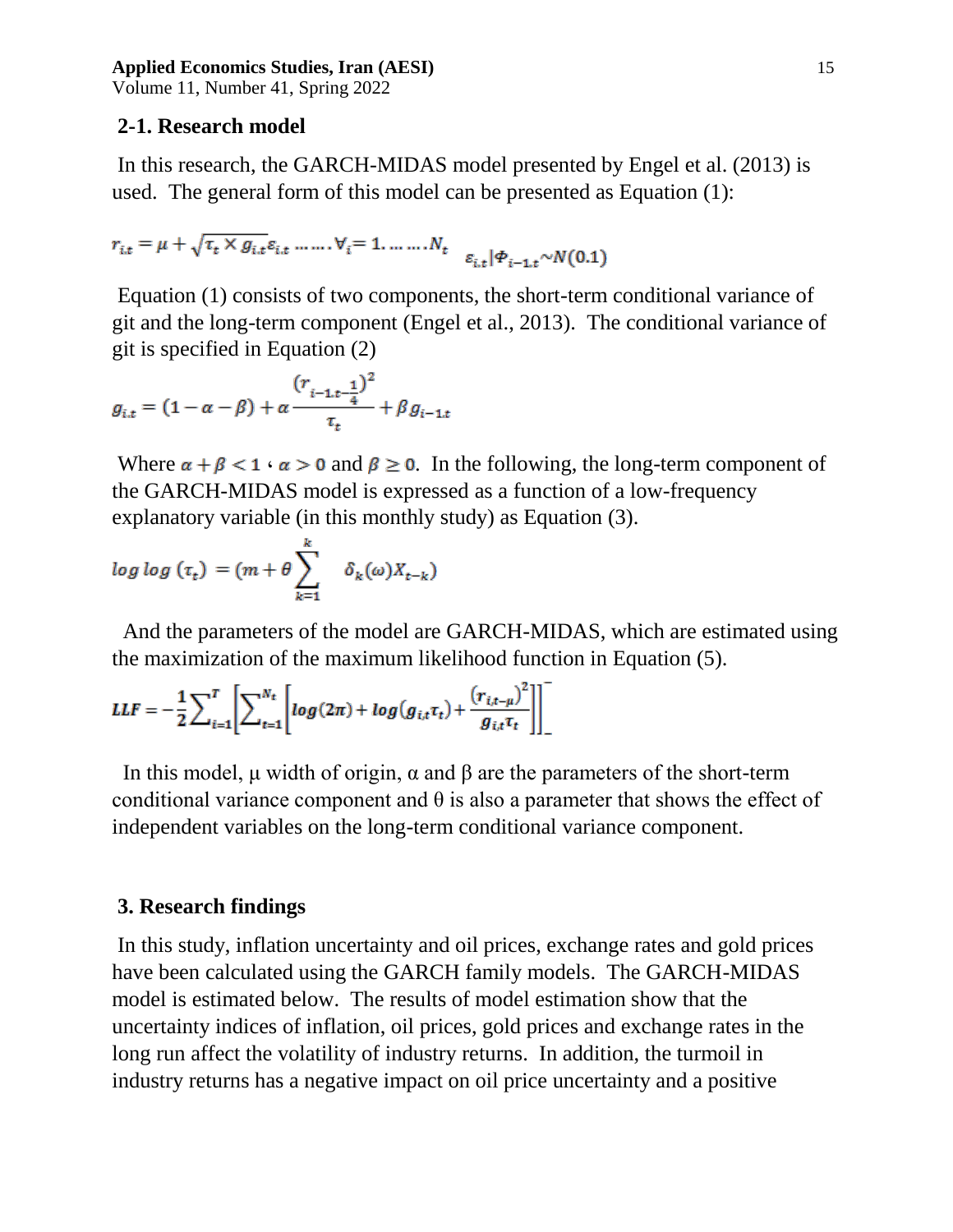Volume 11, Number 41, Spring 2022

impact on uncertainty (inflation, gold and currency prices). The results also show that among the indicators of macroeconomic uncertainty, inflation uncertainty has the greatest impact on the output turmoil of the industrial sector.

|                  | <b>INFU</b> | <b>OGU</b>      | <b>EGU</b> | GGU        |
|------------------|-------------|-----------------|------------|------------|
| $\mu$            | 0.00032761  | 0.00027151      | 0.00030619 | 0.00028421 |
|                  | (1.9829)    | (1.7133)        | (1.9233)   | (1.7129)   |
| $\alpha$         | 0.14552     | 0.17409         | 0.15953    | 0.15534    |
|                  | (15.554)    | (15.377)        | (15.41)    | (15.743)   |
| $\beta$          | 0.84335     | 0.80362         | 0.82357    | 0.82988    |
|                  | (123.22)    | (97.701)        | (121.08)   | (123.19)   |
| $\theta$         | 2.7706      | $-0.013305$     | 0.0054773  | 0.02121    |
|                  | (2.1779)    | $(-3.056)$      | (2.5503)   | (2.4678)   |
| $\omega$         | 4.8902      | 4.3197 (11.049) | 2.6794     | 4.8113     |
|                  | (5.4465)    |                 | (5.8563)   | (3.7282)   |
| LLF <sup>1</sup> | 7442.62     | 7440.21         | 7442.42    | 7437.75    |
| AIC <sup>2</sup> | $-14873.2$  | $-14868.4$      | $-14872.8$ | $-14863.5$ |
| BIC <sup>3</sup> | $-14837.4$  | $-14832.6$      | $-14837$   | $-14827.6$ |

**Table (5). Estimation results of GARCH-MIDAS models using uncertainty indices**

Source: Research Calculations

## **4. Conclusions**

In this study, macroeconomic uncertainty indices including uncertainty due to inflation, oil prices, exchange rates and gold prices have been used as explanatory variables with monthly frequency and return of industrial stock price index with daily frequency in the period 2009-2010. The results of this study show that the uncertainty caused by inflation, exchange rate and gold prices have a positive and significant effect on the volatility of industry returns in the long run. However, the effect of oil price uncertainty on the volatility of industry returns is negative. In addition, according to the results of this study, among the indicators of uncertainty used, inflation uncertainty had the greatest impact on stock market volatility, which indicates that the capital market in the industrial sector is more sensitive to domestic variables and these results show the destructive effect of inflation. It is a channel for influencing the country's productive sector, and in this regard, it is suggested to

 $\overline{a}$ 

<sup>&#</sup>x27;. Logarithmic likelihood

<sup>&#</sup>x27;. Akaike info criterion

<sup>3</sup> . Bayesian info criterion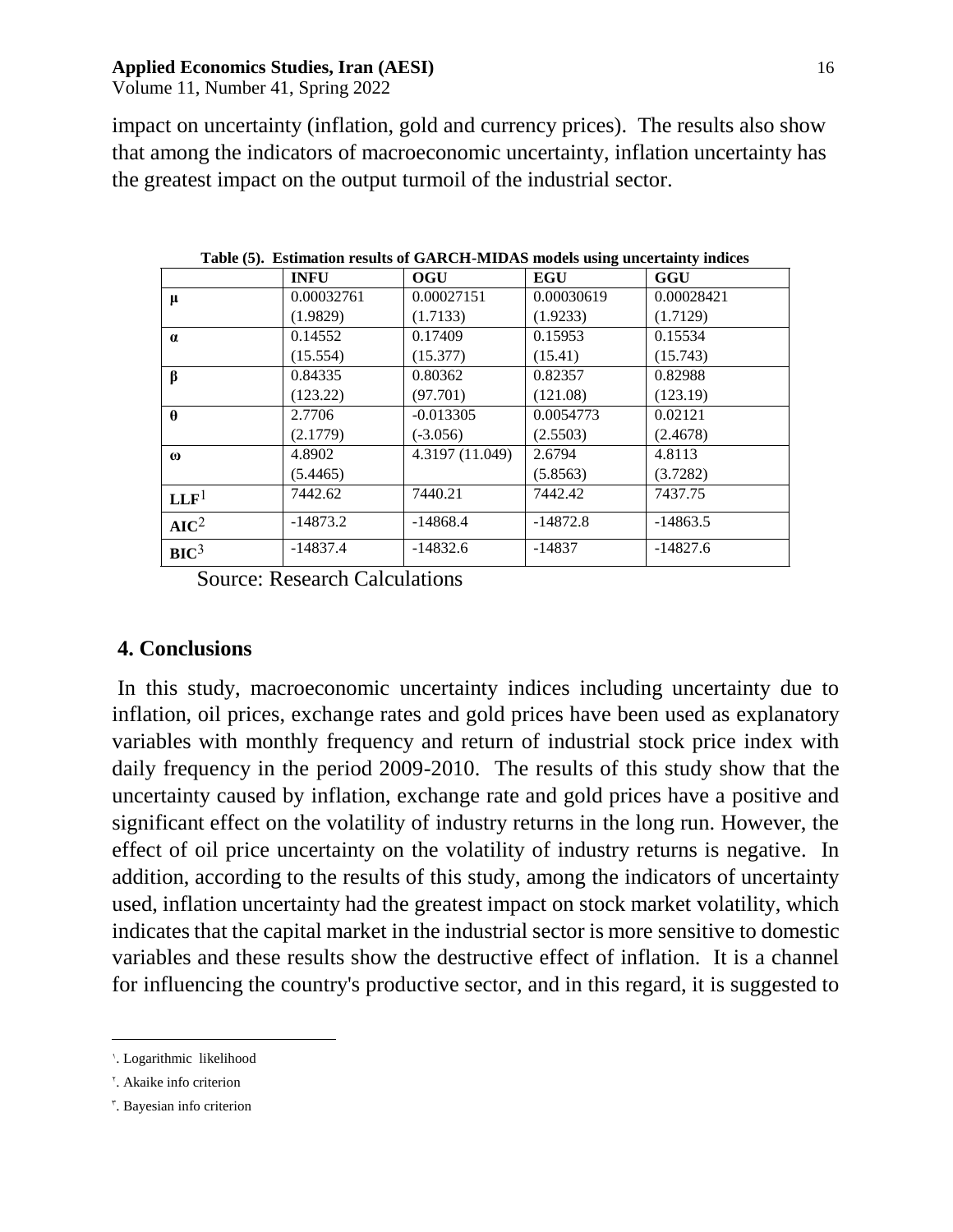Volume 11, Number 41, Spring 2022

those in charge to help create a safe environment for the country's productive sector to flourish by adopting regular monetary policies and controlling inflation. In addition, according to the results of this study, the uncertainty of parallel markets (gold and foreign exchange) has a positive effect on the volatility of industrial sector returns on the stock exchange, so capital market participants are advised to consider the situation of parallel markets in their analysis. Finally, researchers in the economic and financial fields are suggested to study the mechanism of transmission of uncertainty shocks in different sectors of the economy as well as different capital market industries using other econometric models.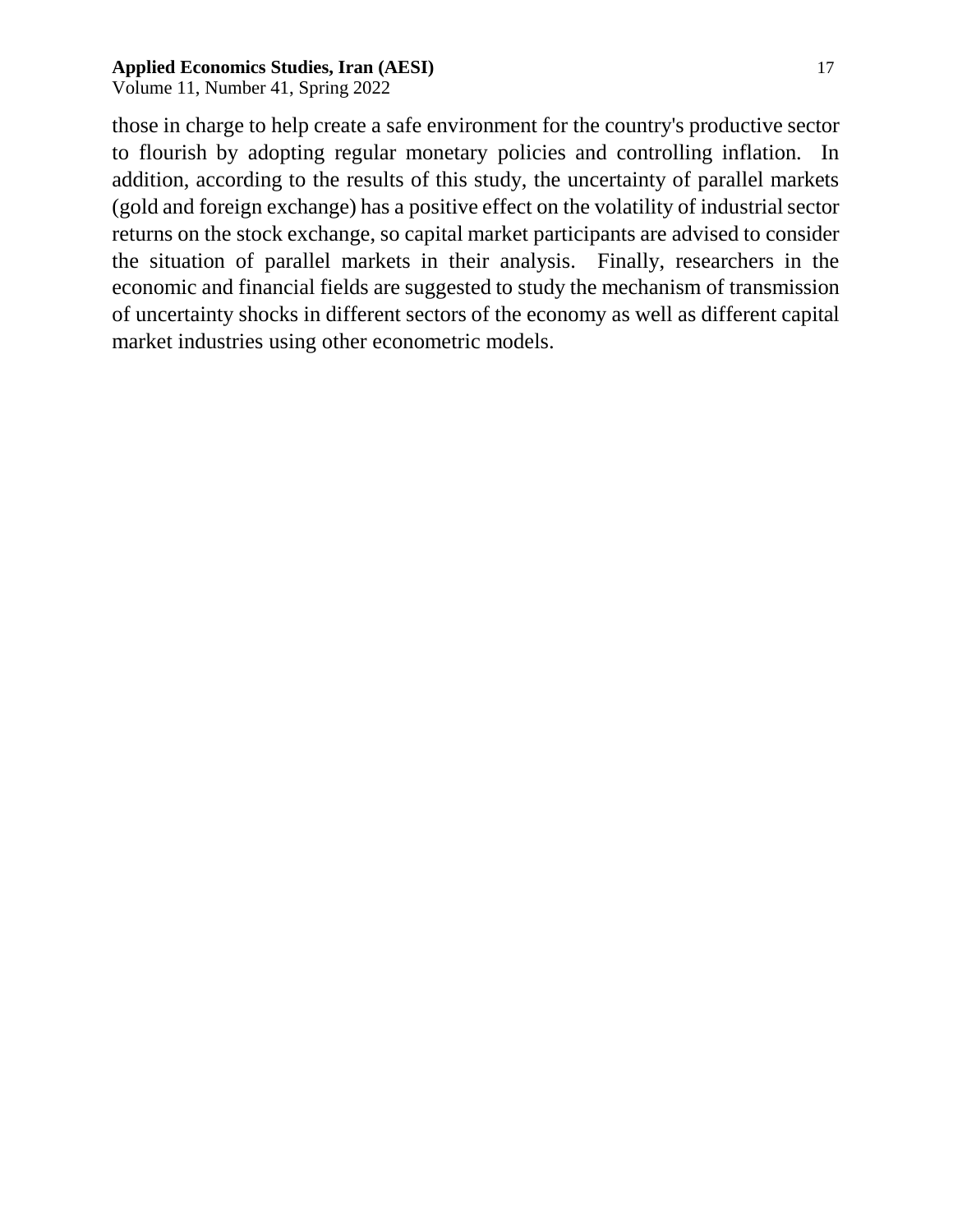Volume 11, Number 41, Spring 2022

#### **Refrences**

- Abbasian, E.; Fallahi, S. & Soheili Ahmadi, H. (1391). "Variables affecting the uncertainty of the total index of Tehran Stock Exchange: endogenous or exogenous variables." *Quarterly Journal of Applied Economics*, No. 3(10), Pp. 1-28, (In Persian).
- Abbasinejad, H.; Mohammadi, S. & Ebrahimi, S. (1396). "Relationship dynamics of macro variables and stock market index." *Asset Management and Financing Quarterly*, 5 (16), pp: 61-82, (In Persian).
- Ameli, A. & Ramezani, M. (1394). "Stock price prediction using fuzzy neural networks based on genetic algorithm and comparison with fuzzy neural network." *Economic Modeling Research Quarterly*, No. 22, Pp: 61-90, (In Persian).
- Arouri, M. E. H. & Rault, C., (2012). "Oil prices and stock markets in GCC countries: empirical evidence from panel analysis". *International Journal of Finance & Economics,* No. 17(3), Pp: 242-253.
- Asgharian, H.; Christiansen, C. & Hou, A. J., (2014). *Macro-Finance Determinants of the Long-Run Stock-Bond Correlation: The DCC-MIDAS Specification*. Working Paper SSRN.
- Bali, T. G.; Brown, S. J. & Tang, Y., (2014). *Macroeconomic Uncertainty and Expected Stock Retur.* Working Paper SSRN.
- Beltratti, A. & Morana, C., (2006). "Breaks and persistency: macroeconomic causes of stock market volatility". *Journal ofEconometrics,* No. 131(1), Pp: 151-177.
- Cutler, D. M.; Poterba, J. M. & Summers, L. H., (1989). "What moves stock prices?". *Journal of Portfolio Management,* No. 15, Pp: 4-12.
- Daeikarimzadeh, S.; Sharifirenani, H. & Ghasemianmoghadam, L. (2013). "The effect of macroeconomic variables on banks' stock price index". *Economic Journal*, No. 11, 12, Pp: 65-90, (In Persian).
- Dehbashi, V.; Mohammadi, T.; Shakeri, A. & Bahrami, J. (1399). "The reaction of foreign exchange, stock and gold markets to financial shocks in Iran: with emphasis on the effects of turbulence overflow." *Iranian Economic Research*, No. 25(83), Pp: 1-27, (In Persian).
- Diebold Francis, X. & Kamil, Y., (2008). "Macroeconomic Volatility and Stock Market Volatility, worldwide". *NBER Working Paper*, No. 14269.
- Dornbusch, R. & Fisher, S., (1980). "Exchange rates and the current account". *American Economic Review*, No. 70, Pp: 960–971.
- Ebrahimi, M. (1398). "The Impact of Macroeconomic Variables on the Iranian Stock Market Using Payment Data Mining Algorithms." *Scientific-research financial economics (Ministry of Science)*, No. 49, Pp. 283- 309. (In Persian)
- Engle, R. F.; Ghysels, E. & Sohn, B., (2013). "Stock market volatility and macroeconomic fundamentals". *Review of Economics and Statistics*, No. 95(3), Pp: 776-797.
- Fama, Eugene F. & Kenneth R. F., (1993). "Common risk factors in the returns on stocks and bonds". *Journal of Financial Economics,* No. 33, Pp: 3-56.
- Heydari, H. & Bashiri, S. (2012). "Study of the relationship between real exchange rate uncertainty and stock price index in Tehran Stock Exchange: using VAR-GARCH model." *Economic Modeling Research*, No. 3, Pp: 71-93. (In Persian)
- Heydari, H., Parvin, S., Shakeri, A. & Soleiman Faizi, Y. (1389). "Fluctuations in GDP and Economic Growth in Iran: using GARCH Models." *Iranian Economic Research Quarterly*, No. 43, Pp: 189-210, (In Persian).
- Heydari, H.; Faljoo, H.R. & Karami, F. (2013). "Experimental study of the effect of real exchange rate uncertainty on the total stock price index in the Tehran Stock Exchange market in the framework of the coastal test approach." *Quarterly Journal of Economic Research*, No. 13(49), Pp: 151-176, (In Persian).
- Ibrahim, M. & Musah, A., (2014). "An Econometric Analysis of the Impact of Macroeconomic Fundamentals on Stock Market Returns in Ghana". *Research in Applied Economics*, No. 6(2), Pp: 47-72.
- Jafari Samimi, A. & Azami, K. (1391). "Macroeconomic Uncertainty and Government Size: Evidence from Selected Developing Countries". *Economic Strategy Quarterly*, No. 1(3), Pp: 149-168, (In Persian).
- Kashanitabar, S.; Roodposhti, F.; Falah, M.; Chirani, I. & Zomordian, G. (1399). "Investigating the effect of overflow of fluctuations in financial markets and market characteristics in forecasting the bursting of the price bubble in the stock market with the conditional turbulence approach." *Financial Engineering and Securities Management* (Portfolio Management), No. 11(44), Pp. 328-349, (In Persian).